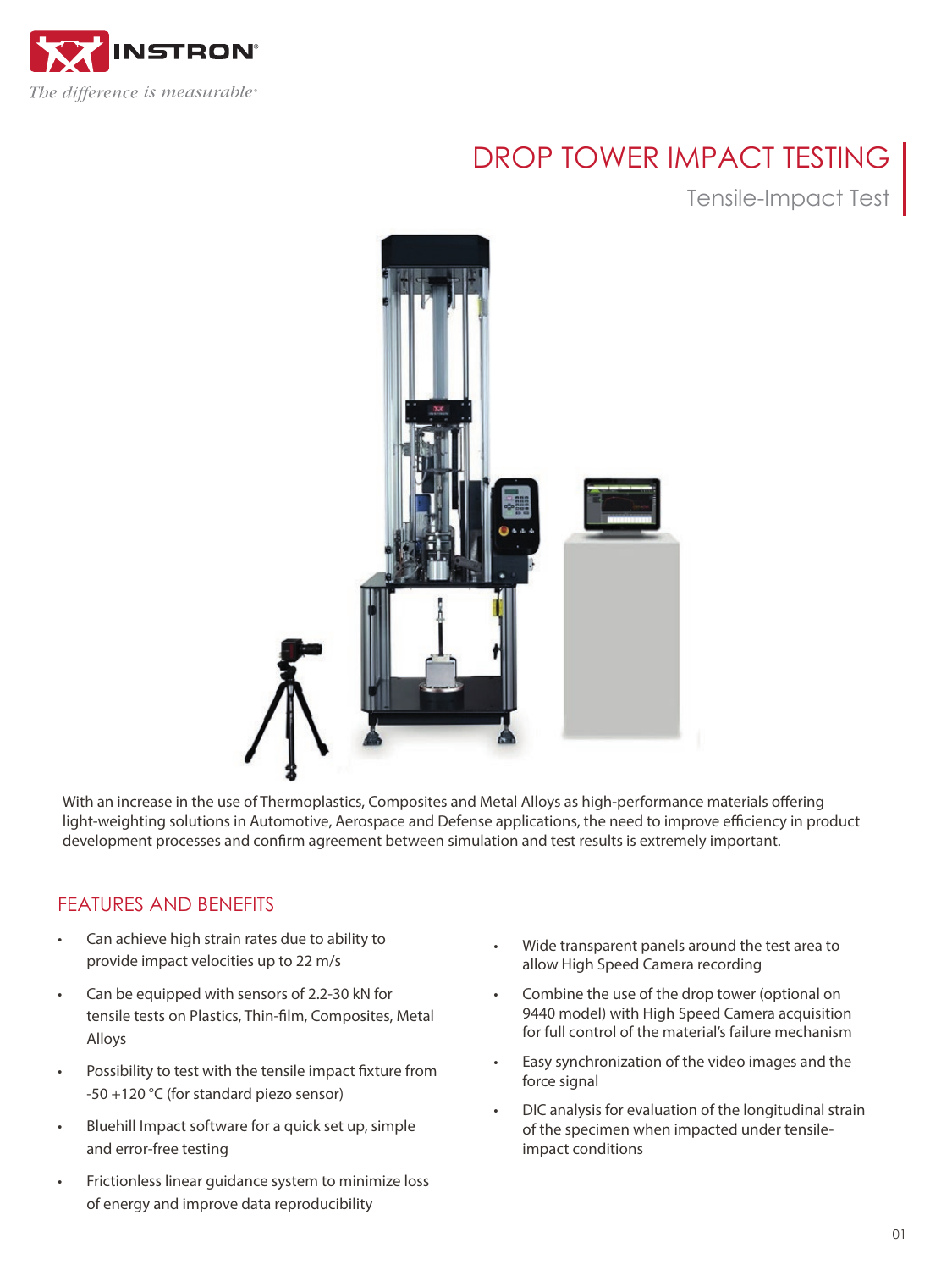## APPLICATION RANGE

Impact drop towers can be used to perform not only puncture and incipient damage tests but can also be used for compression, three-point bending and tensile tensile-impact tests.

When working with CAE simulations, personnel involved in the evaluation of mechanical properties at strain rates equivalent to impact-loading phenomena, want to be able to:

- Perform tensile-impact tests at high velocities.
- Understand how strain and strain rate is distributed throughout the specimens.

Static machines, primarily used for tensile tests, cannot reach moderate or high velocities and the only alternative for testing at high-speeds is to use servo-hydraulic testers. Since these systems often require significant support infrastructure and maintenance, the Impact Drop Towers of the 9400 Series can be a valuable option.





Vice and Tup for tests on Plastics Theorem Communication High-Speed Camera Acquisition DIC Analysis



## PRINCIPLE OF OPERATION

The drop tower impact mass is adjusted to keep the velocity as well as the strain rate as constant as possible throughout the elongation of the specimen during the impact event.

The tensile impact fixture includes a solid base with a piezoelectric (standard solution) or strain-gauge (special solution) force sensor connected directly to a fixed upper grip. The specimen is attached to this grip with a crosshead clamped to the other end of the specimen. A dedicated tup is released at a certain speed, impacting the crosshead and elongating the specimen to failure.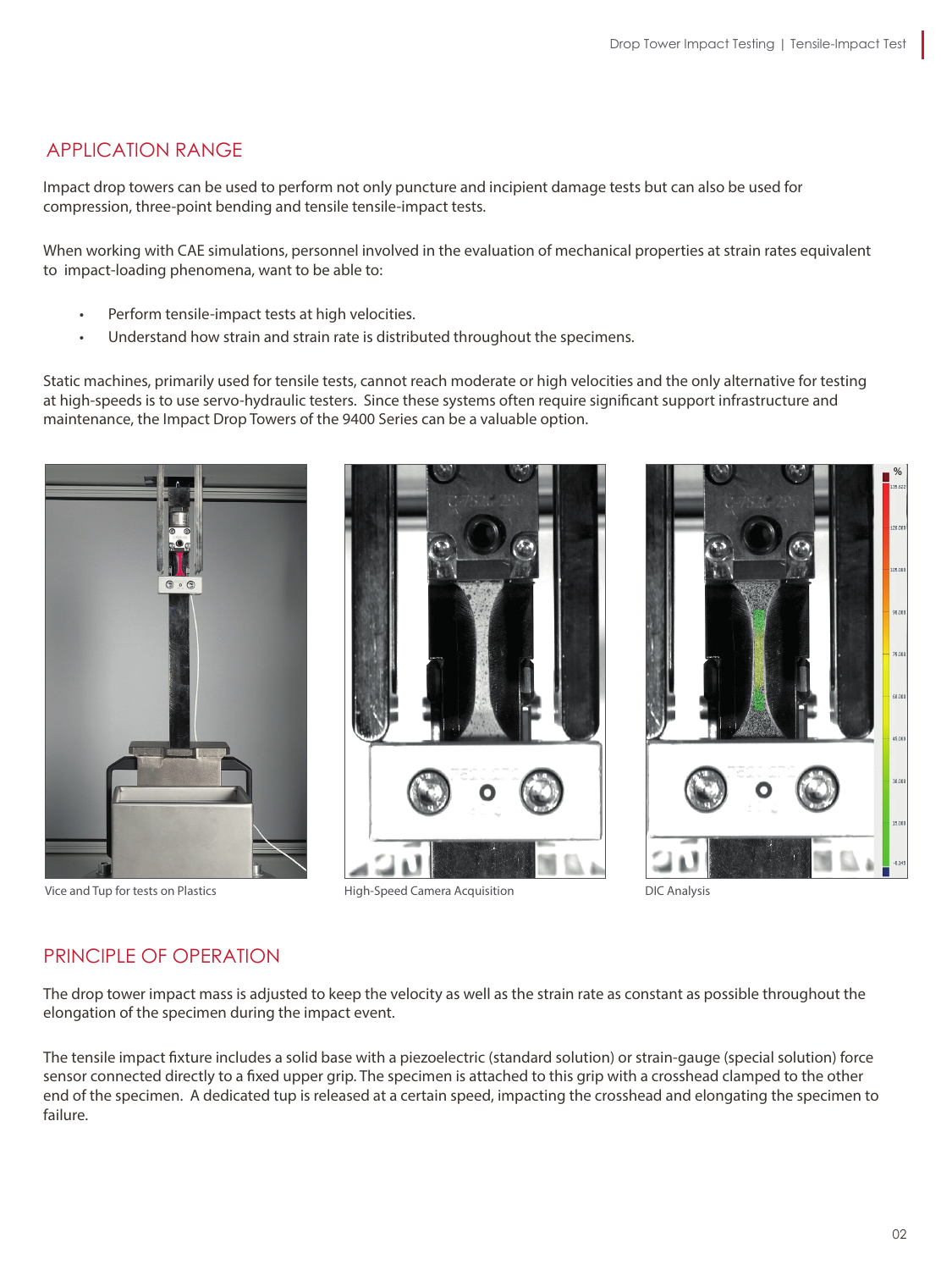I

### **INSTRON 9450**

### GENERAL PERFORMANCES

| <b>Instrument Model</b>        |            | 9450                                 | 9450 High Energy                           |
|--------------------------------|------------|--------------------------------------|--------------------------------------------|
| <b>Impact Energy</b>           | lb-ft      | $3.29 - 757$<br>$0.44 - 558$         | $0.59 - 1800^{(2)}$<br>$0.44 - 1330^{(2)}$ |
| <b>Impact Velocity</b>         | m/s        | $0.77 - 4.65$                        | $0.77 - 24^{(2)}$                          |
|                                | ft/s       | $2.53 - 15.3$                        | $2.53 - 78.7^{(2)}$                        |
| <b>Drop Height</b>             | mm         | $0.03 - 1.10$                        | $0.03 - 29.4^{(2)}$                        |
|                                | in         | $1.18 - 43.3$                        | $1.18 - 1160^{(2)}$                        |
| Mass Range $(1)(2)$            | kg         | $2 - 70$                             | $2 - 70$                                   |
|                                | <b>Ibs</b> | $4.41 - 154$                         | $4.41 - 154$                               |
| Machine Dimensions (W x D x H) | mm         | 1015 x 866 x 2720                    | 1015 x 866 x 3180                          |
|                                | in         | 40 x 34 x 107                        | 40 x 34 x 125.2                            |
| <b>Machine Weight</b>          | kg         | 550                                  | 775                                        |
|                                | <b>Ibs</b> | 1212                                 | 1708                                       |
| <b>Electrical Supply</b>       |            | 220-240V 50-60Hz<br>100-120V 50/60Hz | 220-240V 50-60Hz<br>100-120V 50/60Hz       |

#### TENSILE-IMPACT FIXTURE SPECIFICATIONS

| <b>Testing Material</b>                      |                  | <b>Plastics</b>                        | <b>Plastics</b>            | <b>Metals and</b><br><b>Composites</b> |
|----------------------------------------------|------------------|----------------------------------------|----------------------------|----------------------------------------|
| Catalogue Number                             |                  | C-7520-290                             | CP120050                   | CP128792                               |
| <b>Maximum Load</b>                          | kN<br><b>Ibf</b> | 2.2<br>495                             | 15<br>3372                 | 30<br>6744                             |
| <b>Tup Hoder Required</b>                    |                  | <b>Light or Standard</b>               | <b>Standard</b>            | <b>Standard or Reinforced</b>          |
| <b>Maximum Impact Velocity</b>               | m/s<br>ft/s      | 22 or $18^{(3)}$<br>71.2 or $60^{(3)}$ | $17^{(3)}$<br>$55.8^{(3)}$ | 15 or $14^{(3)}$<br>49.2 or $46^{(3)}$ |
| <b>Maximum Strain-rate</b>                   | 1/s              | 363 or 732 <sup>(4)</sup>              | 696(4)                     | 785 or 730 <sup>(4)</sup>              |
| Maximum Elongation (4)                       | mm<br>in         | 116<br>4.56                            | 116<br>4.56                | 95<br>3.74<br>                         |
| Maximum Strain (4)                           | $\%$             | 464                                    | 464                        | 475                                    |
| <b>Thermostatic Chamber</b><br>Compatibility |                  | Yes                                    | Yes                        | CP129157 (230V)<br>CP131196 (115V)     |

#### CROSS-HEAD AND SPECIMEN SPECIFICATIONS

| <b>Crosshead Mass</b>                                  | kg<br><b>Ibs</b> | $0.030$ to $0.120$<br>0.066 to 0.264 | 0.173<br>0.381         | 1 1 1 5<br>2.458                                               |
|--------------------------------------------------------|------------------|--------------------------------------|------------------------|----------------------------------------------------------------|
| Specimen Shape <sup>(3)</sup>                          |                  | <b>Bar or Dumbbell</b>               | <b>Bar or Dumbbell</b> | <b>Bar or Dumbbell</b>                                         |
| <b>Specimen Dimensions</b><br>(Width and Depth/Height) | mm<br>in         | All ISO 8256 Types                   | ISO 8256 Type 2 and 4  | 15 to 25 / 120 to 165<br>0.59 to 0.98 $\prime$<br>4.72 to 6.50 |
| <b>Specimen Thickness</b>                              | mm<br>in         | $3$ to $4$<br>$0.12$ to $0.16$       | אח ר                   | $1$ to $6$<br>0.04 to 0.24                                     |

Notes:

(1) Includes an average tup weight

(2) Depending on the test masses

(3) Depends on the tup holder used and the test masses

(4) Specimen dependent value